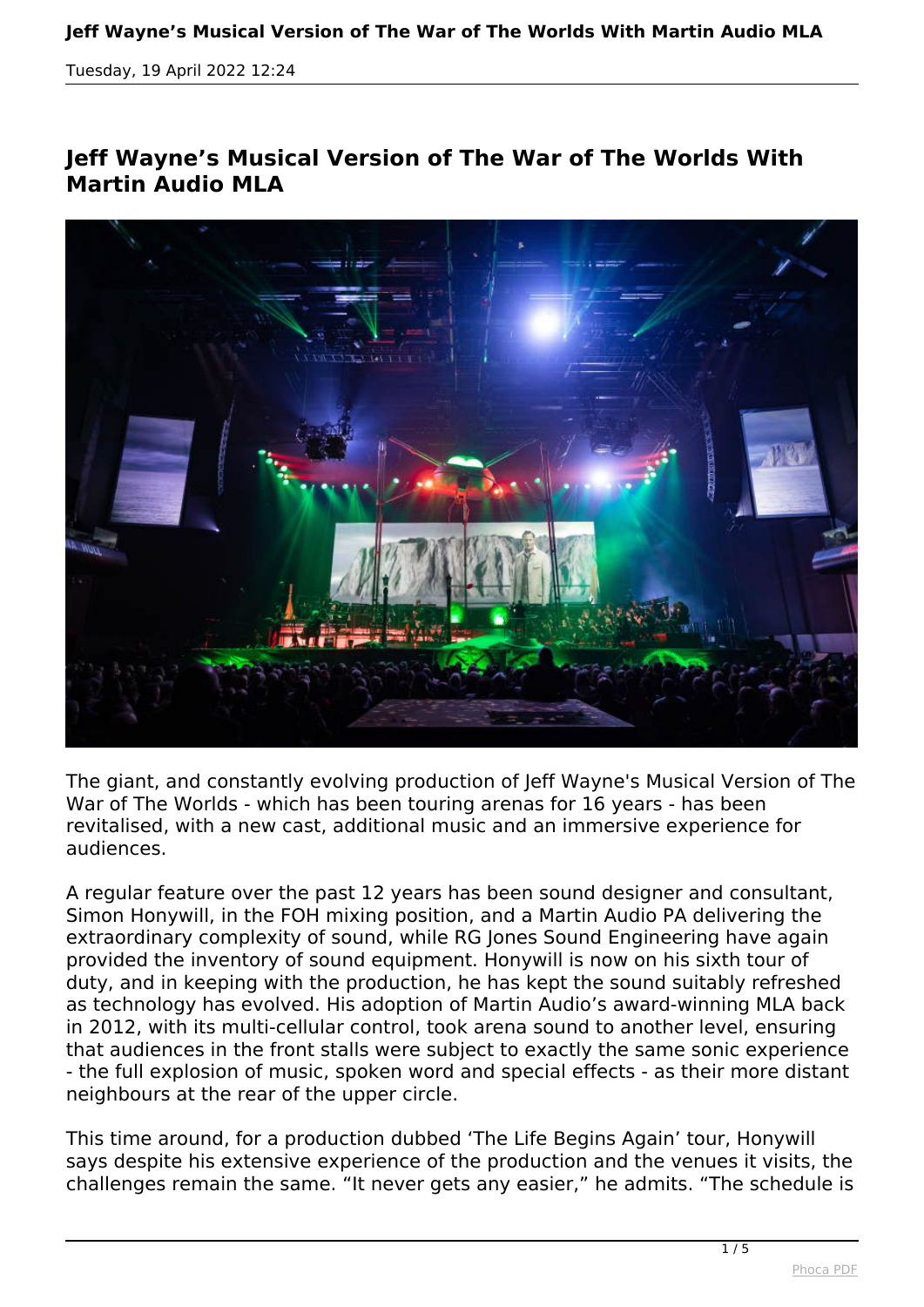*pretty gruelling, but as time has gone on, we are now very confident about using Martin Audio's DISPLAY2 shells from previous shows to speed up the process of system optimisation and array deployment."*

*Fired by the success of the 2018 tour, when he proclaimed that he would never do this tour with any PA other than MLA, he remained true to his word.*

*"Ten years and more down the line with this system, I am still entirely convinced that it is way ahead of the competition," he says. "Yes, there are systems that might rig more easily and might have the advantage in other areas, but we are here to deliver the iconic sound of this immense production to every seat in the house, nothing more, nothing less. There is no other system I would even consider to achieve this.* 

*"MLA's unique, innate technology delivers gob-smacking evenness, incredible detail, a sense of real power without ever sounding overly loud, no listener fatigue and the amazing ability to create Hard Avoid areas. For Jeff Wayne's Musical Version of the War of the Worlds, the one thing that everybody waits expectantly to hear is the opening nine bars of epic string orchestration, loud and proud. MLA allows me unprecedented amounts of acoustic gain from the 36 strings - and the wave of excitement that races through the audience when they play those opening chords is palpable."*

*And so he adopted the system design that had worked so well last time, with up to 20 MLA per side as main left/right hangs, a maximum 16 MLA Compact on each wing as side hangs, and once again, flown left/right infills of eight MLA Mini to assist with vocal clarity near the stage. Explaining this last deployment, he says, "The main hangs are well upstage of the downstage edge, so to give us more control over the headset vocal mics we use on the singers, the MLA Mini are deployed as flown stereo infills with a high-pass filter put in at around 250Hz. Additional coverage close to the stage is achieved with four pairs of MLA Mini front fills, spaced across the stage and hidden behind acoustically transparent panels in the stage dressing."*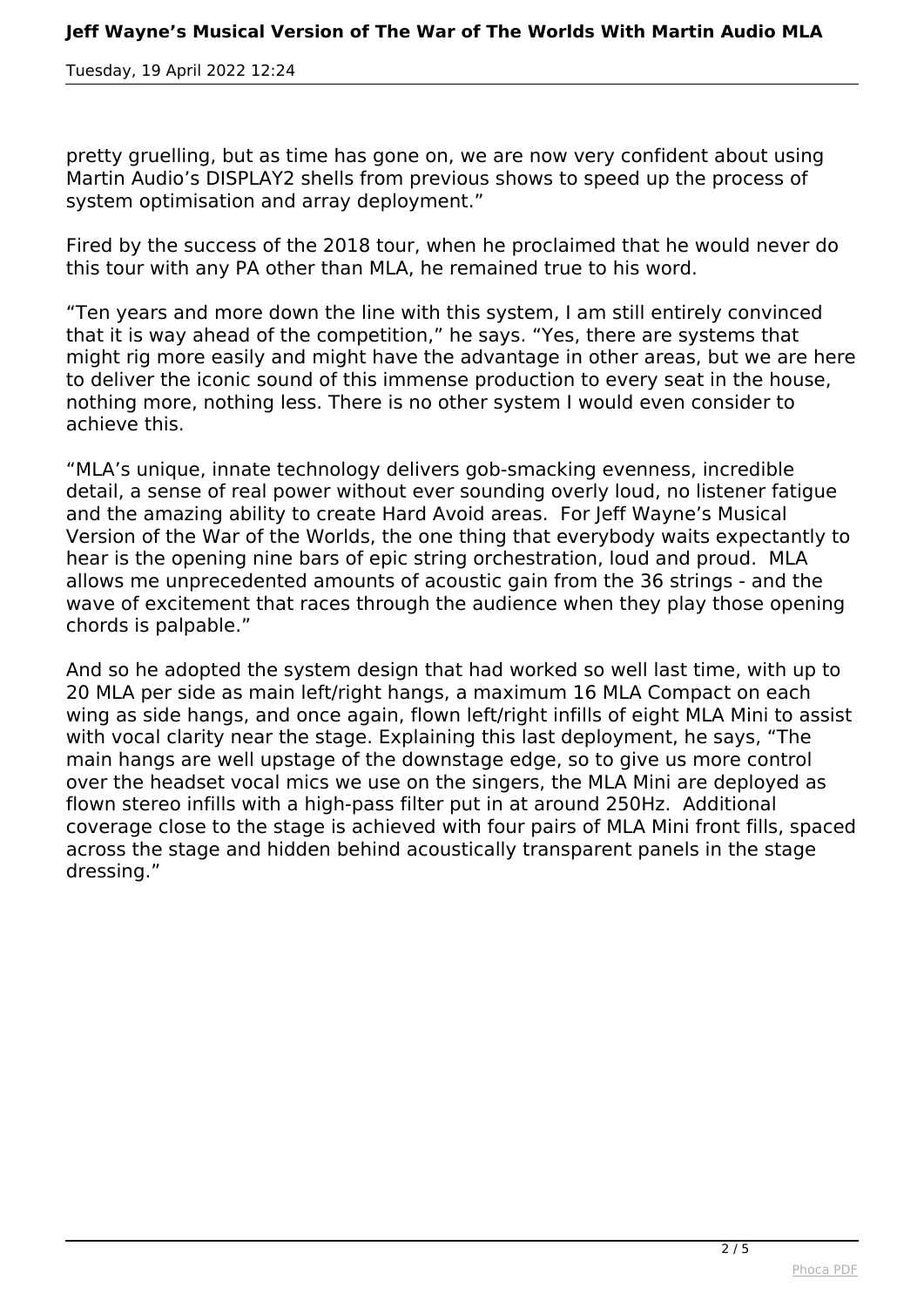

*The main difference with the rig this time around is the sub bass arrangement. "System engineers Steve Carr and Rylan Machin and I looked at alternatives to previous tours, where a compromised broadside array was placed under the stage about 4m upstage from the downstage edge. There is a great deal of stage machinery for lifts and hologram screens under the stage, along with walking routes for artists and techs—and so space is limited.*

*"The original idea was to fly the MLX subs, but weight was an issue in many venues. We had to find a way to get maximum even coverage whilst taking up the least amount of real estate and maintaining the integrity of the array. Rylan came up with the idea of using a combination of broadside and end-fire arrangements, which has worked out better than we could have hoped."*

*There was only one new arena on the circuit - and this was the relatively new Bonus Arena in Hull, where the system was set up without a pre-existing room profile in D2. "It's basically a very large theatre in classic shoebox style, but the team excelled in getting the system ready in time for accurate tuning and timing, despite restricted space to fly the system in" he says.*

*By the team, he means Carr, Machin and Nathan Kennedy. "The standard of professionalism from the crew has been absolutely world-class - they have been exemplary. Nathan's daily job of finding and rigging suitable points for the surround*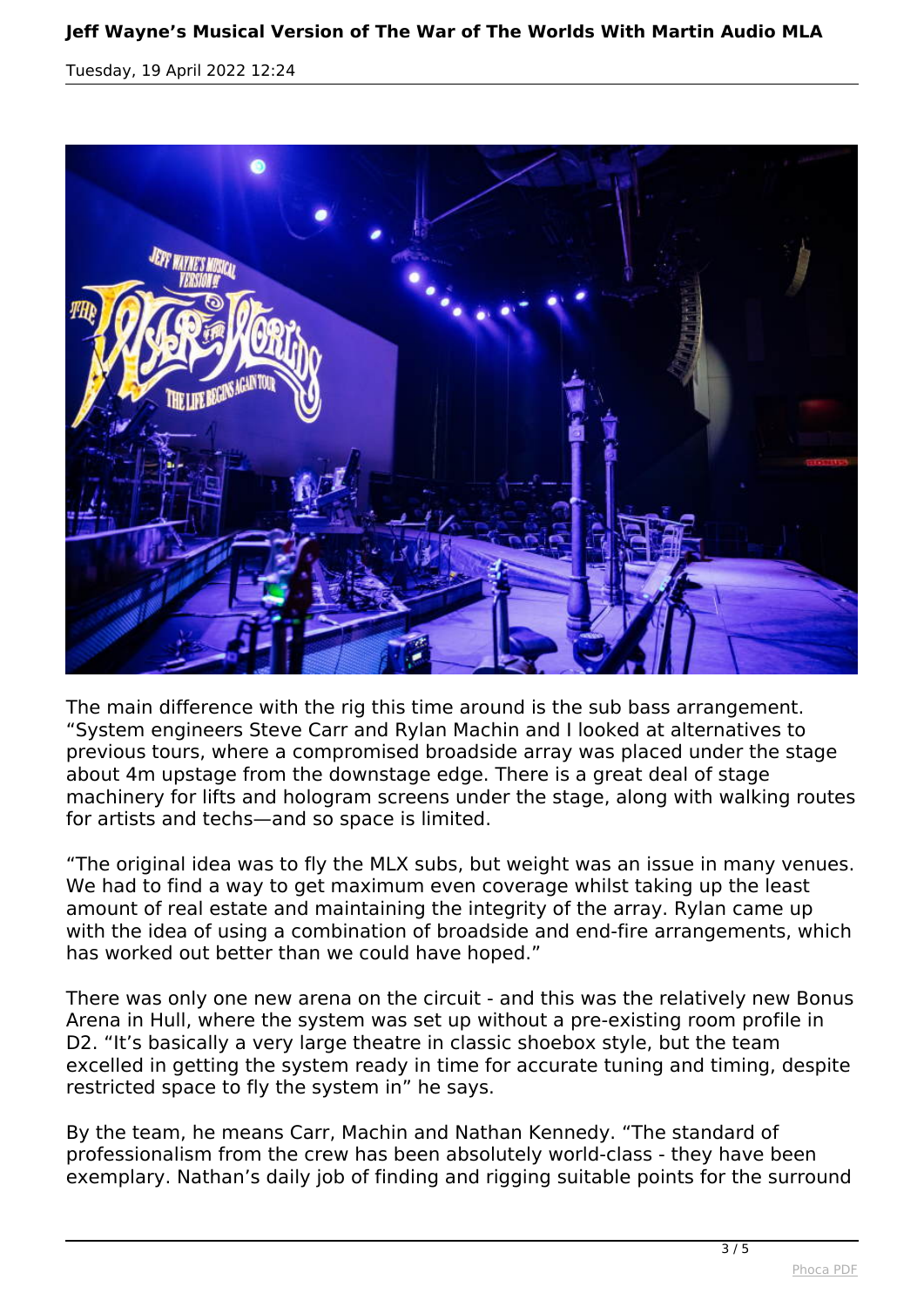## **Jeff Wayne's Musical Version of The War of The Worlds With Martin Audio MLA**

*Tuesday, 19 April 2022 12:24*

*effects speakers (up to eight WPS per side) has been extremely difficult in some arenas, but we've ended up with as good a result as we could every time."*



*Other members of the audio team include the legendary Becky Pell on monitors. "She has the hardest job on the gig for sure," believes Simon Honywill. "I could imagine nobody better to deal with such a demanding gig. Becky's innate calmness and dedication to her job has ensured that the eight Black Smoke band members, five guest artists, 36-piece orchestra and Mr Wayne himself have all heard everything they need to hear, exactly when they needed to hear it."*

*He also credits RF specialist Ricky Spiers. "COVID has been busy getting at us all, and Rick has had to deal with radio mics and in-ears for the artists daily, some of whom are understandably COVID-paranoid."*

*RG Jones has been supplying The War of the Worlds since 2009, and this outing also saw the return of Production Director Steve Nolan, Production Manager Andy Proudfoot and many other regular faces that have been involved from the start.*

*As for the man in the mixing seat, Simon Honywill says, humbly and simply, "My job is about creating great sound," adding poignantly …" Yes, I could use another PA system from another rental company, but I stake my reputation on it never sounding as awesome as this show does with Martin Audio MLA from RG's. This*